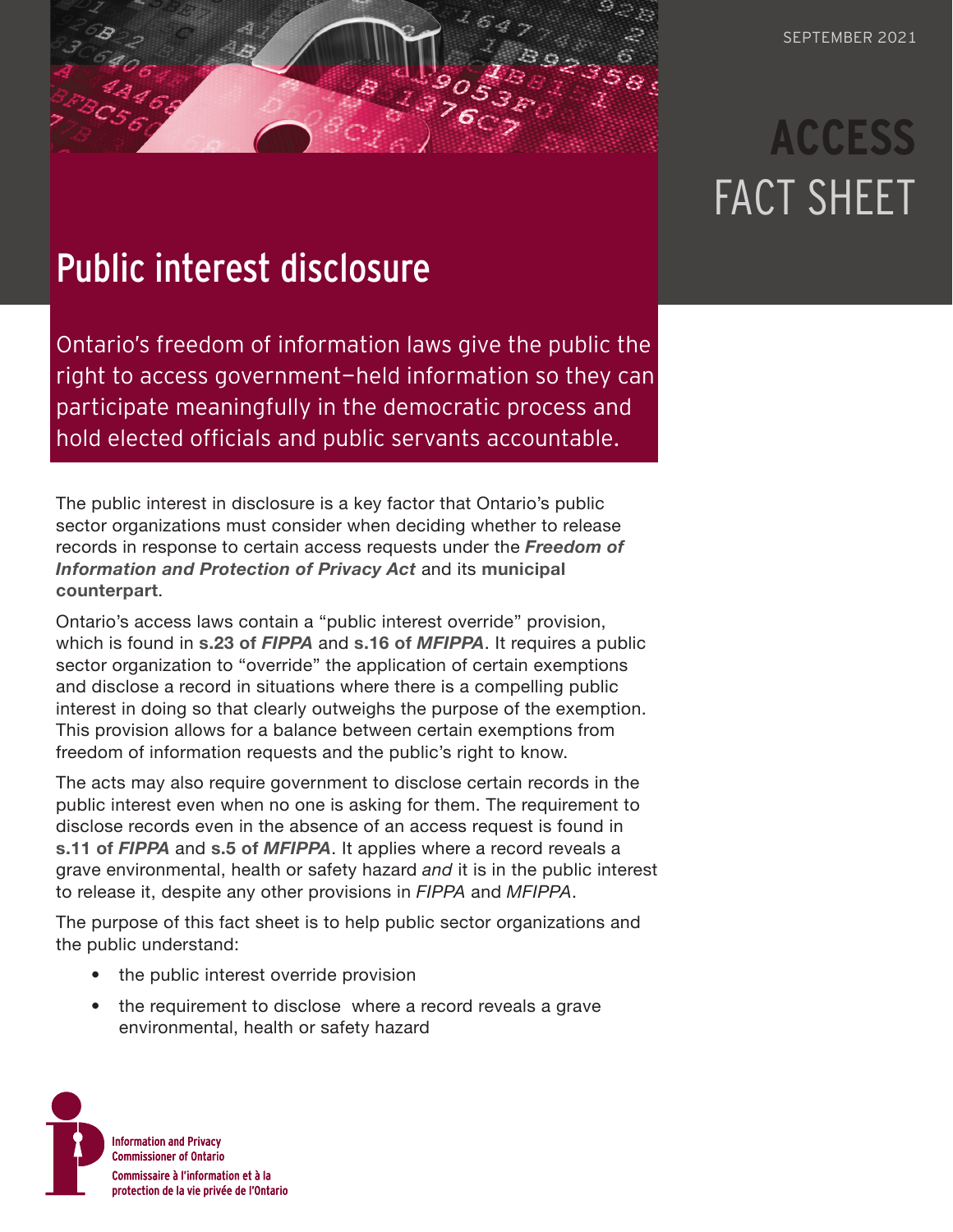### <span id="page-1-0"></span>PART ONE: PUBLIC INTEREST OVERRIDE

#### **When can a public sector organization rely on the public interest override to disclose a record in response to an access request?**

Ontario's access and privacy laws contain two types of exemptions: mandatory and discretionary.

An institution may rely on the public interest override<sup>1</sup> when a requester seeks access to records that are exempt from disclosure under even these two *mandatory* exemptions:

- third party commercial information [s.17 *FIPPA*/s.10 *MFIPPA*]
- personal privacy [s.21 *FIPPA* /s.14 *MFIPPA*]

Example: in Order **[MO-3295](https://decisions.ipc.on.ca/ipc-cipvp/orders/en/item/144742/index.do)**, [2](#page-9-0) a public health agency received a request for access to a report about an alleged conflict of interest in the appointment of the agency's chief financial officer, and concerns of possible loss or misappropriation of funds. While the agency determined that the personal privacy exemption applied to the record, it applied the public interest override in deciding to grant access to the entire report. An affected party appealed to the Information and Privacy Commissioner of Ontario (IPC) claiming that disclosure would infringe on her personal privacy.

The IPC agreed with the agency's decision that there was a compelling public interest in disclosure of the full report, even though the majority of the personal information was highly sensitive. The IPC concluded that the public interest in disclosure clearly outweighed the purpose of the personal privacy exemption.

The IPC explained that the affected party's personal information was inextricably linked to whether a conflict of interest existed in the appointment of the Chief Financial Officer of a public institution, and that the public had an interest in knowing about this, as well as the concerns about possible loss or misappropriation of funds.

The public interest override can also be relied on where the requested records are exempt from disclosure under these *discretionary* exemptions:

- advice and recommendations [ss.13 *FIPPA* /ss.7 *MFIPPA*]
- relations with other governments [ss.15 *FIPPA* /ss.9 *MFIPPA*]
- relations with Aboriginal communities [ss.15.1 *FIPPA* /ss. 9.1 *MFIPPA*]
- economic interests of an institution [ss.18 *FIPPA* /ss.11 *MFIPPA*]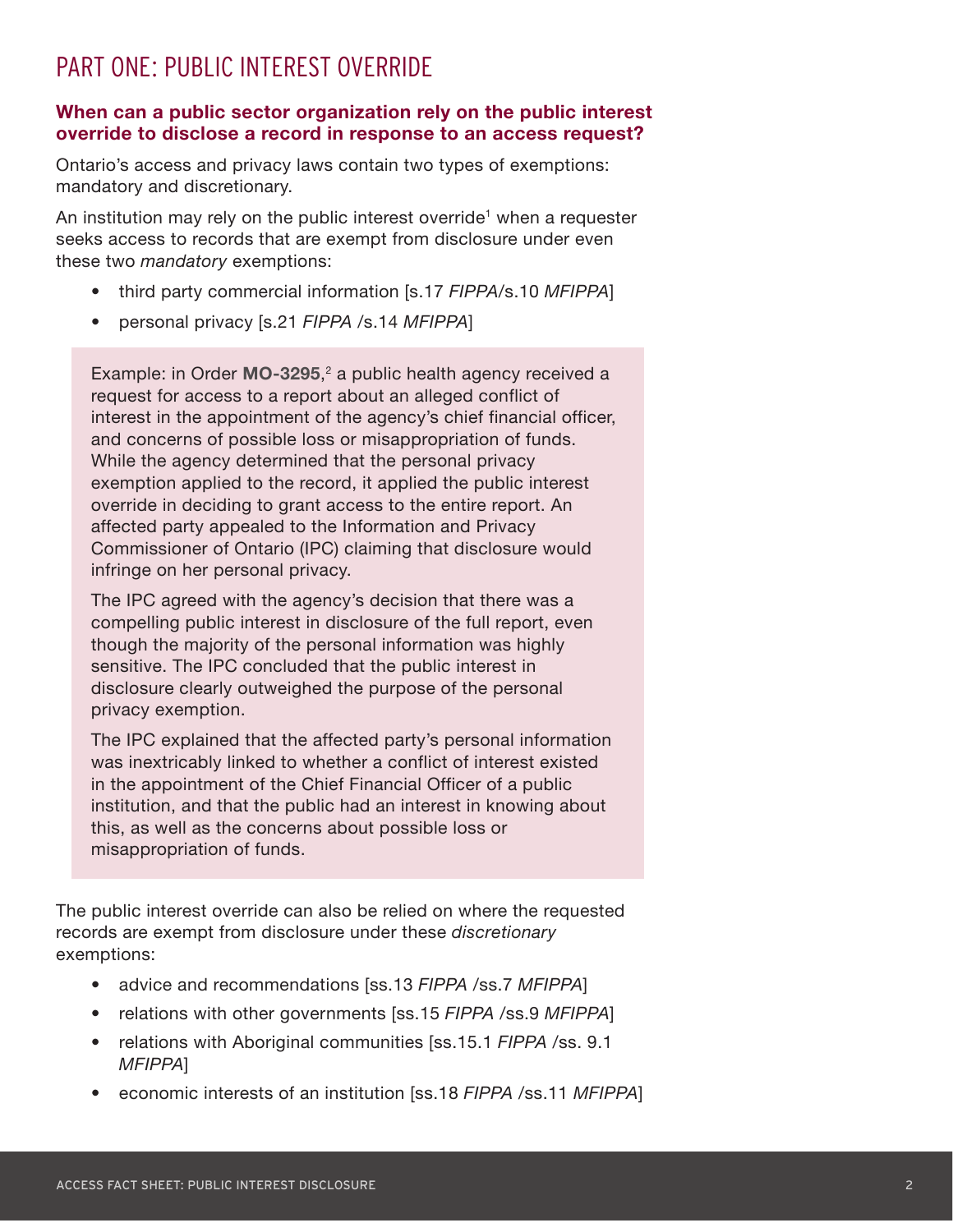- <span id="page-2-0"></span>• danger to safety or health [ss.20 *FIPPA* /ss.13 *MFIPPA*]
- fish and wildlife species at risk [ss.21.1 *FIPPA*]

Example: the records at issue in Order **[PO-2355](https://decisions.ipc.on.ca/ipc-cipvp/orders/en/item/132358/index.do?q=PO-2355+)** related to a company's proposal to expand a quarry. The institution that received the proposal claimed the records were exempt under the "advice and recommendations" exemption. The requester claimed the public interest override applied, and the records should be disclosed regardless of whether they were exempt.

The IPC found that the company's quarry proposal had attracted strong interest and attention in the affected community. The matter also had been covered in the local media and was subject to public debate. The IPC concluded that a compelling public interest in disclosure outweighed the purpose of the exemption, and agreed that, if approved, the proposal could have significant consequences for the environment and the health and safety of a great number of residents.

The public interest override may *not* be relied on when the records are subject to the following exemptions:

- cabinet records [s.12 *FIPPA*]
- defence [s.16 *FIPPA*]
- draft by-laws [s.6 *MFIPPA*]
- law enforcement [ss.14, 14.1 & 14.2 *FIPPA* /ss.8, 8.1 & 8.2 *MFIPPA*] [3](#page-9-0)
- solicitor-client privilege [ss.19 *FIPPA* /ss.12 *MFIPPA*] [4](#page-9-0)
- closed meetings [s.18.1 *FIPPA*]
- information soon to be published [ss.22 *FIPPA* /ss.15 *MFIPPA*]

#### **What are the criteria for the public interest override?**

Two requirements must be met for the public interest override to apply:

- 1. there must be a compelling public interest in disclosure of the record, *and*
- 2. the compelling public interest must clearly outweigh the purpose of the exemption (**[Order P-24](https://decisions.ipc.on.ca/ipc-cipvp/orders/en/item/127925/index.do?q=24)**)

#### **What does "compelling public interest" mean?**

Public sector organizations must weigh the compelling public interest to disclose, where one is found to exist, against the purpose of the applicable exemption. In its orders, the IPC has offered some guidance on how to define the terms "compelling" and "public interest." The IPC has also explained how to determine if a compelling public interest outweighs the purpose of an exemption.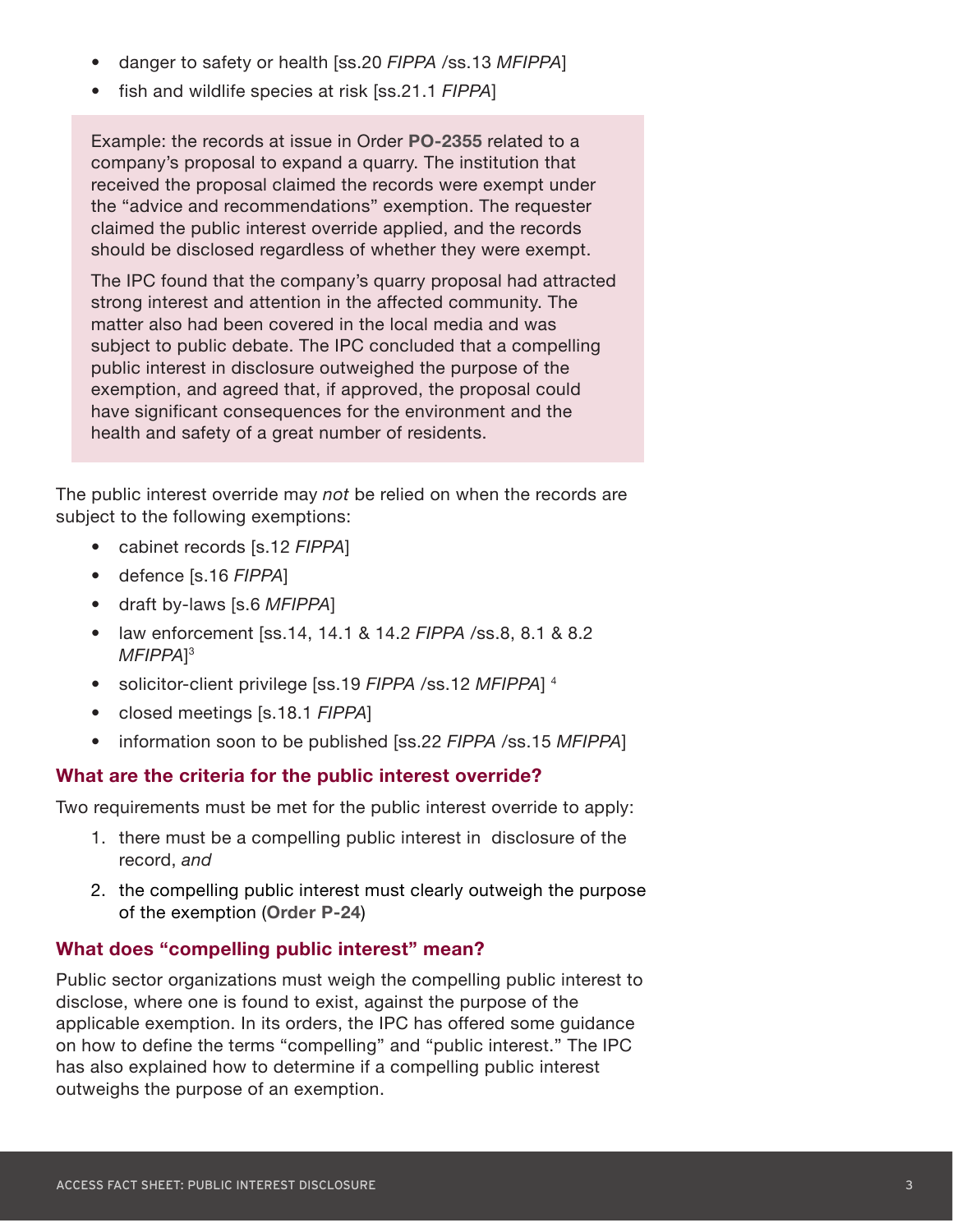<span id="page-3-0"></span>*Public interest:* The override applies to information that addresses an inherently "public" interest, such as where disclosure would serve to inform or enlighten people about the activities of their government or its agencies (Order **[PO-2556](https://decisions.ipc.on.ca/ipc-cipvp/orders/en/item/132726/index.do?q=PO-2556)**).

Below are some questions to consider when determining whether there is a public interest in disclosure:

- Is there a relationship between the record and the central purpose of Ontario's access laws which is to shed light on the operations of government? (Order **[MO-2179-F](https://decisions.ipc.on.ca/ipc-cipvp/orders/en/item/132880/index.do?q=Order+MO-2179)**)
- Does the information contained in the record serve the purpose of informing the public about the activities of their government, adding in some way to the information it has to make effective use of when expressing public opinion or making political choices? (Orders **[P-984](https://decisions.ipc.on.ca/ipc-cipvp/orders/en/item/129549/index.do?q=P-984)** and **[PO-2556](https://decisions.ipc.on.ca/ipc-cipvp/orders/en/item/132726/index.do?q=PO-2556)**)

Generally, a public interest does not exist where the requester's interests in a record are private in nature (Order **[MO-2179-F](https://decisions.ipc.on.ca/ipc-cipvp/orders/en/item/132880/index.do?q=MO-2179)**). However, a public interest may be found to exist even when a requester has a private interest in the records, if the records also raise issues of a more general character (Orders **[MO-1564](https://decisions.ipc.on.ca/ipc-cipvp/orders/en/item/131600/index.do?q=MO-1564)**[5](#page-9-0) **and [MO-2563](https://decisions.ipc.on.ca/ipc-cipvp/orders/en/item/133529/index.do?q=MO-2563)**).

Example: in Order **[MO-2563](https://decisions.ipc.on.ca/ipc-cipvp/orders/en/item/133529/index.do?q=MO-2563)**, a request was made for records of the current salaries, and the annual percentage increase of those salaries, for the chief and deputy chiefs of the York Regional Police (YRP). The YRP claimed the records were exempt under the personal privacy provision. The requester responded that the public interest override applied.

The requester wanted the information to assist in collective bargaining negotiations with the police. The IPC found that the interests of the requester, as a representative in collective bargaining negotiations, are, largely, a private interest. However, while the requester appeared to be motivated by a private interest, the information was also of broader interest to all taxpayers as a means of shedding light on the affairs of government. The IPC concluded there was a compelling public interest in disclosure of the information and the public interest outweighed the purpose of the personal privacy exemption, finding that the public has a right to know to the fullest extent possible how taxpayer dollars have been allocated to public servants' salaries, especially those at senior levels. As such, the IPC ordered the disclosure of the withheld portions of the records at issue.

Widespread curiosity about the contents of a record, which may be newsworthy,<sup>6</sup> does not automatically lead to the application of the public interest override. The contents of the record must be assessed in deciding whether the broader public interest would actually be served by the disclosure (Order **[PO-3025](https://decisions.ipc.on.ca/ipc-cipvp/orders/en/item/133758/index.do?site_preference=normal)**).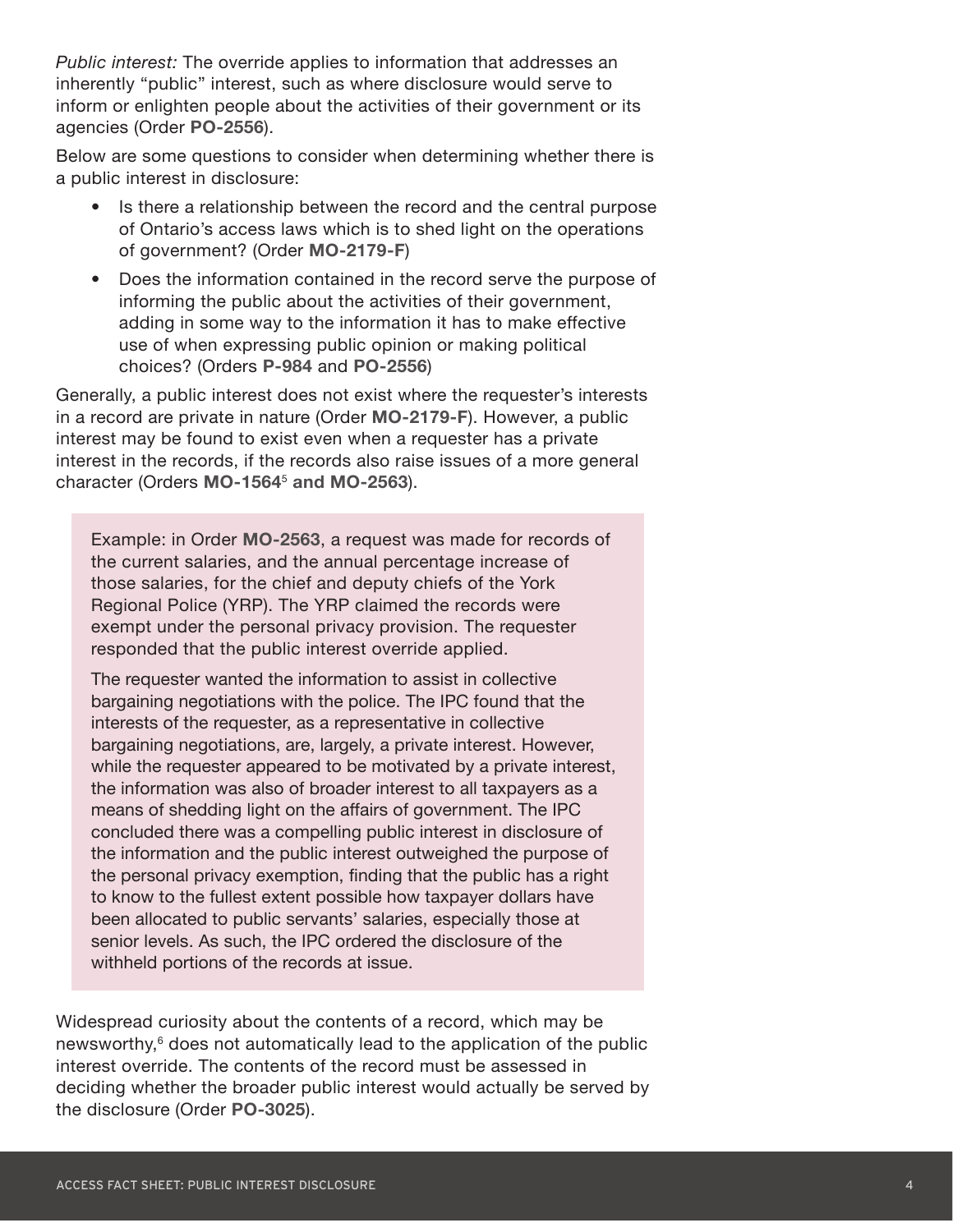<span id="page-4-0"></span>*Compelling:* IPC orders define compelling as "rousing strong interest or attention" (Order **[P-984](https://decisions.ipc.on.ca/ipc-cipvp/orders/en/item/129549/index.do?q=P-984)**). The organization must review the particular circumstances of each request to determine whether the public interest in disclosure rises to the level of "compelling" (Order **[PO-3544\)](https://decisions.ipc.on.ca/ipc-cipvp/orders/en/item/134800/index.do?site_preference=normal)**.

For there to be a compelling public interest in disclosure of a record, the information must serve the purpose of informing the citizenry about the activities of their government, adding in some way to the information the public has to make effective use of the means of expressing public opinion or to make political choices. (Orders **[P-984,](https://decisions.ipc.on.ca/ipc-cipvp/orders/en/item/129549/index.do?q=P-984+) [PO-2607](https://decisions.ipc.on.ca/ipc-cipvp/orders/en/item/132867/index.do?q=PO-2607)**, and **[PO-2556](https://decisions.ipc.on.ca/ipc-cipvp/orders/en/item/132726/index.do?q=PO-2556)**).

A compelling public interest has been found to exist where, for example:

- the records relate to the economic impact of Quebec separation (Order **[P-1398](https://decisions.ipc.on.ca/ipc-cipvp/orders/en/item/130301/index.do?q=P-1398)**[7\)](#page-9-0)
- the integrity of the criminal justice system has been called into question (Order **[PO-1779](https://decisions.ipc.on.ca/ipc-cipvp/orders/en/item/131168/index.do?q=PO-1779)**)
- public safety issues relating to the operation of nuclear facilities have been raised (Orders **[P-1190](https://decisions.ipc.on.ca/ipc-cipvp/orders/en/item/129855/index.do?q=P-1190)**[8](#page-9-0) and **[PO-1805](https://decisions.ipc.on.ca/ipc-cipvp/orders/en/item/131092/index.do?q=PO-1805)**)
- disclosure would shed light on the safe operation of petrochemical facilities (Order **[P-1175](https://decisions.ipc.on.ca/ipc-cipvp/orders/en/item/129847/index.do?q=P-1175)**) or the province's ability to prepare for a nuclear emergency (Order **[P-901](https://decisions.ipc.on.ca/ipc-cipvp/orders/en/item/129266/index.do?q=P-901)**)
- the records contain information about contributions to municipal election campaigns<sup>9</sup>

A public interest in the **non-disclosure** of the record may bring the public interest in disclosure below the threshold of "compelling" (Orders **[PO-2072-F](https://decisions.ipc.on.ca/ipc-cipvp/orders/en/item/131715/index.do?q=PO-2072-F)**, **[PO-2098-R](https://decisions.ipc.on.ca/ipc-cipvp/orders/en/item/131763/index.do?q=PO-2098-R+), and [PO-3197](https://decisions.ipc.on.ca/ipc-cipvp/orders/en/item/134129/index.do?q=PO-3197)**). As such, any public interest that may exist in the non-disclosure of a record must also be considered.<sup>10</sup>

Example: A requester sought access to Ontario Lottery and Gaming Corporation (OLG) research and discussion documents, including studies, reports and memos regarding the development, establishment and expected success of the "Big Ticket Lottery." The OLG claimed the records were exempt under s. 18(1)(c) because disclosure could prejudice its economic interests or competitive position. The requester claimed the public interest override applied.

In Order **[PO-2199](https://decisions.ipc.on.ca/ipc-cipvp/orders/en/item/131916/index.do?q=PO-2199+)**, the IPC decided there was a strong public interest in non-disclosure of this information. It found that, should the records be disclosed, the OLG could reasonably be expected to suffer competitive and economic harm that would adversely impact its ability to fund charitable causes and other entities that depended on it for financial support. For this reason, the IPC ruled that there was no compelling public interest in disclosure.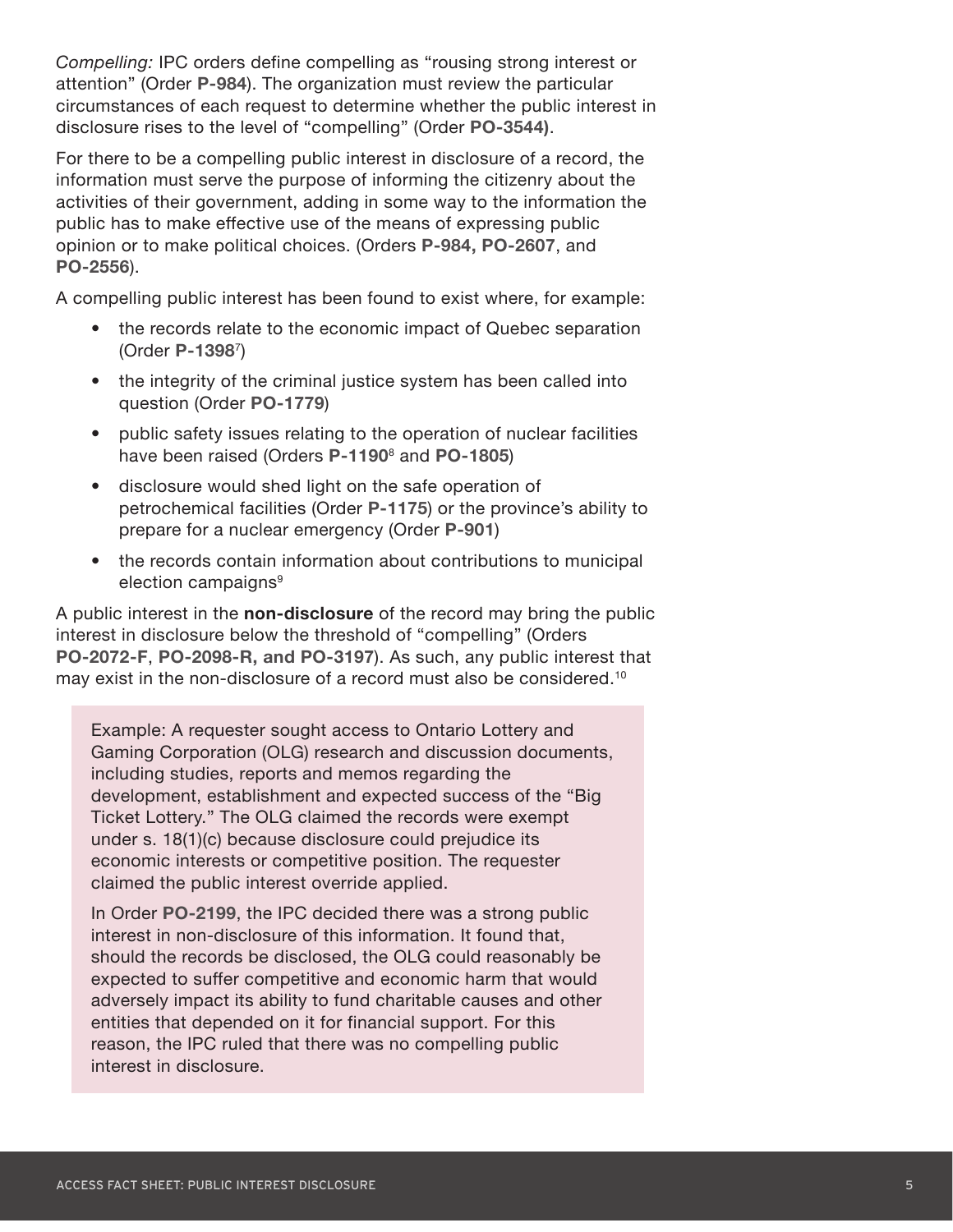<span id="page-5-0"></span>Also, where there is a significant amount of information that has already been released to address any public interest considerations, the public interest to disclose the information will be less compelling (Orders **[P-532](https://decisions.ipc.on.ca/ipc-cipvp/orders/en/item/128609/index.do?q=P-532+)**, **[P-568](https://decisions.ipc.on.ca/ipc-cipvp/orders/en/item/128657/index.do?q=P-568)**, **[PO-2626](https://decisions.ipc.on.ca/ipc-cipvp/orders/en/item/132985/index.do?q=PO-2626)**, **[PO-2472](https://decisions.ipc.on.ca/ipc-cipvp/orders/en/item/132539/index.do?q=PO-2472+),** and **[PO-2614](https://decisions.ipc.on.ca/ipc-cipvp/orders/en/item/133010/index.do?q=PO-2614)**).

Other examples where a compelling public interest has been found *not* to exist include the following:

- a court process provides an alternative disclosure mechanism, and the reason for the request is to obtain records for a civil or criminal proceeding (Orders **[M-249](https://decisions.ipc.on.ca/ipc-cipvp/orders/en/item/128730/index.do?q=M-249+)** and **[M-317](https://decisions.ipc.on.ca/ipc-cipvp/orders/en/item/128996/index.do?q=M-317)**)
- there has already been wide public coverage or debate of the issue, and the records would not shed further light on the matter (Order **[P-613](https://decisions.ipc.on.ca/ipc-cipvp/orders/en/item/128785/index.do?q=P-613)**)
- the records do not respond to the applicable public interest raised by the requester (Orders **[MO-1994](https://decisions.ipc.on.ca/ipc-cipvp/orders/en/item/132486/index.do?q=MO-1994+)** and **[PO-2607](https://decisions.ipc.on.ca/ipc-cipvp/orders/en/item/132867/index.do?q=PO-2607)**)
- another public process or forum has been established to address the public interest considerations (Orders **[P-123](https://decisions.ipc.on.ca/ipc-cipvp/orders/en/item/127988/index.do?q=P-123)**/**[124](https://decisions.ipc.on.ca/ipc-cipvp/orders/en/item/127975/index.do?q=P-124)**, **[P-391](https://decisions.ipc.on.ca/ipc-cipvp/orders/en/item/128317/index.do?q=P-391+),** and **[M-539](https://decisions.ipc.on.ca/ipc-cipvp/orders/en/item/129412/index.do?q=M-539)**)

#### **When will a compelling public interest clearly outweigh the purpose of the exemption?**

*Clearly outweigh the purpose of the exemption:* If a compelling public interest is established, it must then be balanced against the purpose of any exemptions that have been found to apply to determine whether it clearly outweighs that purpose. The public interest override provision recognizes that while exemptions serve to protect valid interests, they must occasionally yield to an overriding public interest to access the information that has been requested.

Example: in Order **[PO-3617](https://decisions.ipc.on.ca/ipc-cipvp/orders/en/item/168848/index.do?q=PO-3617)**[11,](#page-9-0) a journalist requested the record pertaining to the total dollar amounts paid annually to the top 100 OHIP billers, their names and their medical specialties, for the years 2008-2012. The Ministry of Health and Long-Term Care disclosed the dollar amounts and most of the specialties, but withheld the physicians' names and some of the specialties under the personal privacy exemption. One of the parties to the appeal also raised the third party information exemption.

The ministry's decision was appealed to the IPC. The IPC found that had the record contained personal information, the privacy interests that would have been protected were limited in nature, and balanced that against the compelling public interest in disclosure and how closely the disclosure relates to transparency in government spending. Ultimately, the IPC concluded that the compelling public interest in disclosure of the record clearly outweighed the purpose of the personal privacy exemption.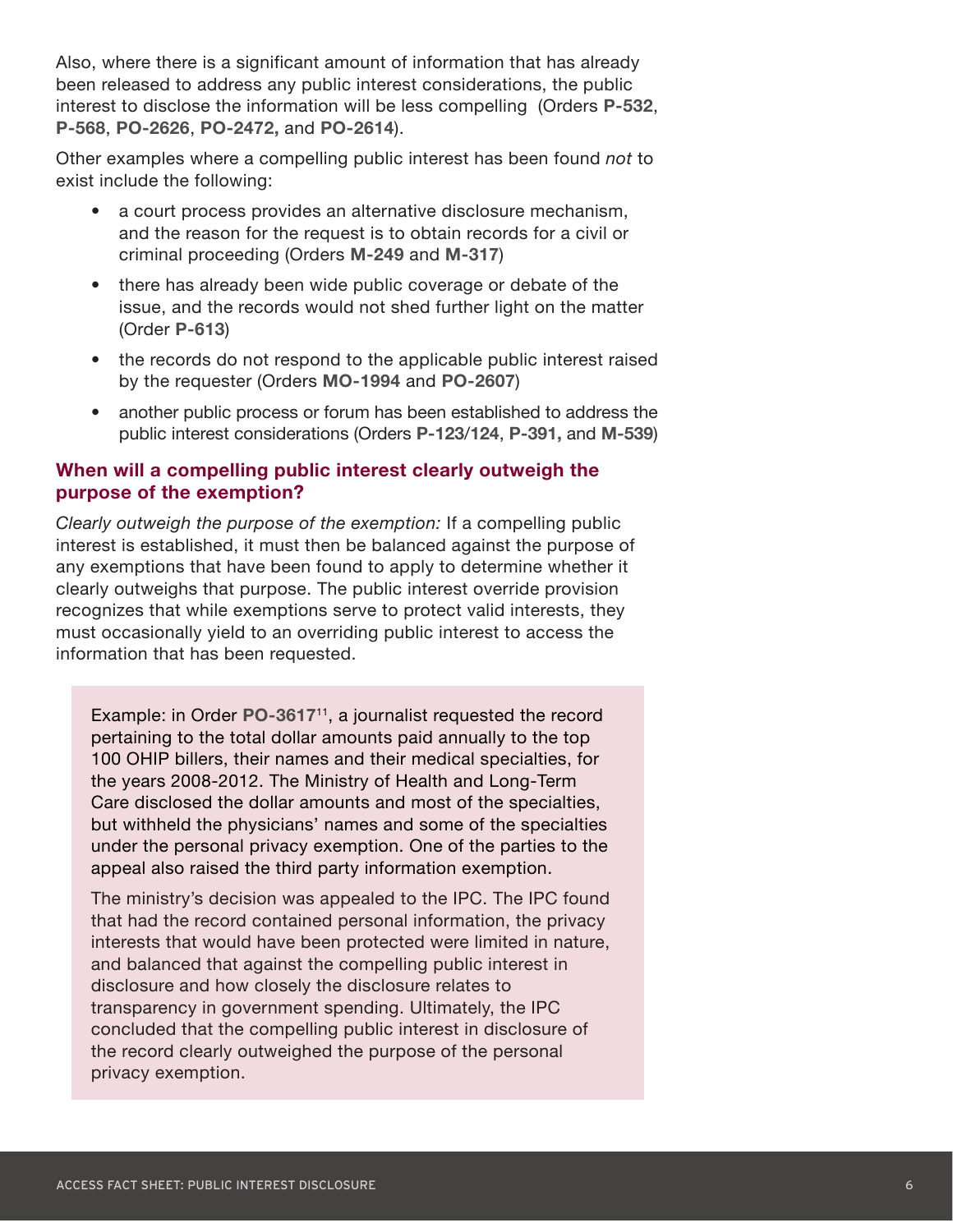<span id="page-6-0"></span>An important consideration when determining whether the public interest in releasing the information clearly outweighs the purpose of the exemption is the extent to which denying access to the information in the circumstances would be consistent with the very purpose of the exemption (Order **[P-1398](https://decisions.ipc.on.ca/ipc-cipvp/orders/en/item/130301/index.do?q=1398)**[12](#page-9-0)).

Example: in Order **[MO-3046](https://decisions.ipc.on.ca/ipc-cipvp/orders/en/item/134416/index.do?q=MO-3046)**, a newspaper reporter asked the City of Waterloo for a complete list of materials transported by rail along a particular rail line through the city. The city denied access to the record in full based on the third-party information exemption. The requester raised the possible application of the public interest override.

Even though the IPC accepted that there was a public interest in the disclosure of the record, it decided that this public interest did not clearly outweigh the purpose of the exemption. The IPC concluded that denying access to the record was in line with the exemption's purpose of ensuring the continued flow of information between governments and third parties, which serves to maintain public safety by ensuring local governments have sufficient information to respond to any railway incidents.

#### **Best practices for Public Sector Organizations**

As a matter of best practices, public sector organizations should:

- proactively consider whether the public interest override applies to a record and invite the requester and any affected parties to address its potential application
- where a decision is made to disclose a record because of the public interest override, ensure it complies with any third party notice requirements

In cases where a discretionary (as opposed to mandatory) exemption applies, and the public interest override is either not available or does not apply, the public sector organization should still consider any public interest that favors disclosing the records notwithstanding the discretionary exemption.

#### **What can a requester do if they believe the public interest override applies to a record?**

A requester should raise the possible application of the public interest override early in the request process. If the requester is not satisfied with the public sector organization's response to its access request, they can file an appeal with the IPC within 30 days of receiving the decision.

Details about the appeal process can be found in the IPC fact sheet, *[The](https://www.ipc.on.ca/resource/the-appeal-process-and-ontarios-information-and-privacy-commissioner/)  [Appeal Process and Ontario's Information and Privacy](https://www.ipc.on.ca/resource/the-appeal-process-and-ontarios-information-and-privacy-commissioner/)  [Commissioner](https://www.ipc.on.ca/resource/the-appeal-process-and-ontarios-information-and-privacy-commissioner/)***,** and the IPC's Info Matters **[Episode 3: Demystifying the](https://www.ipc.on.ca/guidance-documents/info-matters-podcast/info-matters-episode-3-demystifying-the-foi-process/)**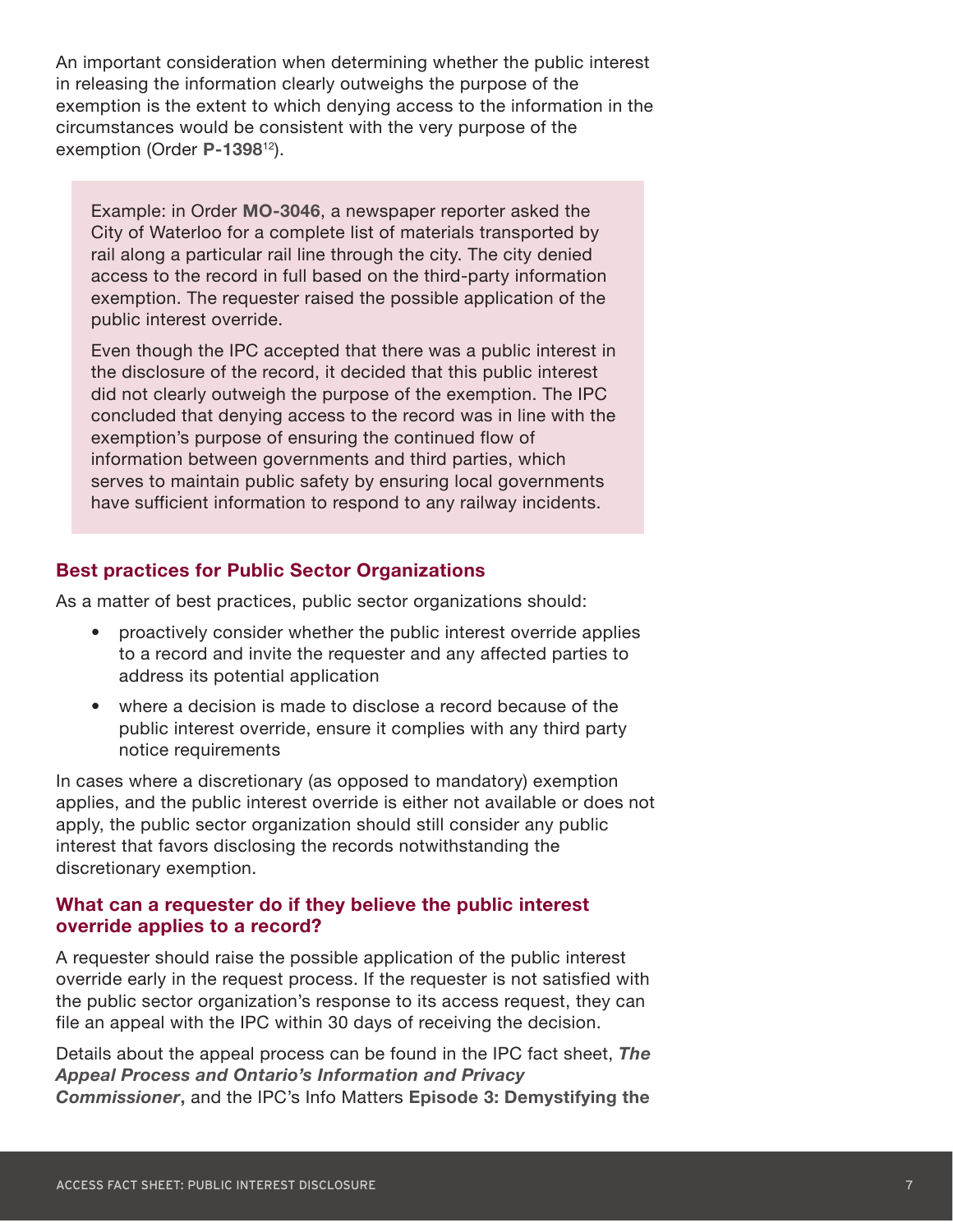**[FOI Process](https://www.ipc.on.ca/guidance-documents/info-matters-podcast/info-matters-episode-3-demystifying-the-foi-process/)**. The form to file an appeal can be found on the IPC's **[Filing](https://www.ipc.on.ca/access-individuals/filing-an-appeal/)  [an Appeal](https://www.ipc.on.ca/access-individuals/filing-an-appeal/)** webpage.

#### **IPC's determination of whether the public interest override applies**

The determination of whether a record should be disclosed based on the public interest override is made on a case-by-case basis and each case is determined by its own facts and the evidence put forward by the parties. The IPC will review the requested records and the representations filed by the parties during the inquiry to help decide whether the public interest override applies (Order **[P-244](https://decisions.ipc.on.ca/ipc-cipvp/orders/en/item/127969/index.do?q=P-244)**).

The IPC may order a public sector organization to disclose a record if it finds that the public interest override applies to the record, and after taking into consideration the particular and relevant circumstances of the case.

## PART TWO: REQUIREMENT TO DISCLOSE RECORDS FOR ENVIRONMENTAL, HEALTH, OR SAFETY REASONS

#### **When must a public sector organization disclose records for environmental, health or safety reasons?**

Under **[s.11 of](https://www.ontario.ca/laws/statute/90f31#BK22)** *FIPPA* and **s.5 of** *[MFIPPA](https://www.ontario.ca/laws/statute/90m56#BK7)*, a public sector organization is **required** to disclose a record, even without a request, if:

- there are reasonable and probable grounds to believe the record reveals a grave environmental, health, or safety hazard to persons or the public, *and*
- it is in the public interest to disclose it

In addition, in order for this public interest disclosure obligation to apply:

- the information must be in record form
- the situation must be grave (serious and likely to produce great harm or danger)

This obligation to disclose supersedes all other provisions in Ontario's access laws. It is important to note the requirement to disclose only applies to records that are covered by the access laws and does not apply to excluded records (Order **[PO-2639](https://decisions.ipc.on.ca/ipc-cipvp/orders/en/132862/1/document.do)**).

The requester may raise the obligation to disclose. However, a requester is not required to prompt the public sector organization to consider its obligation of disclosing the record.

#### **What must a public sector organization do when it decides to disclose a record under [s.11 of](https://www.ontario.ca/laws/statute/90f31#BK22)** *FIPPA* **and s.5 of** *[MFIPPA](https://www.ontario.ca/laws/statute/90m56#BK7)***?**

If a public sector organization decides to disclose a record under this provision, it must do so in a timely manner, considering all the circumstances, and in a way that ensures the public and affected persons receive it. For instance, the disclosure could be made by either an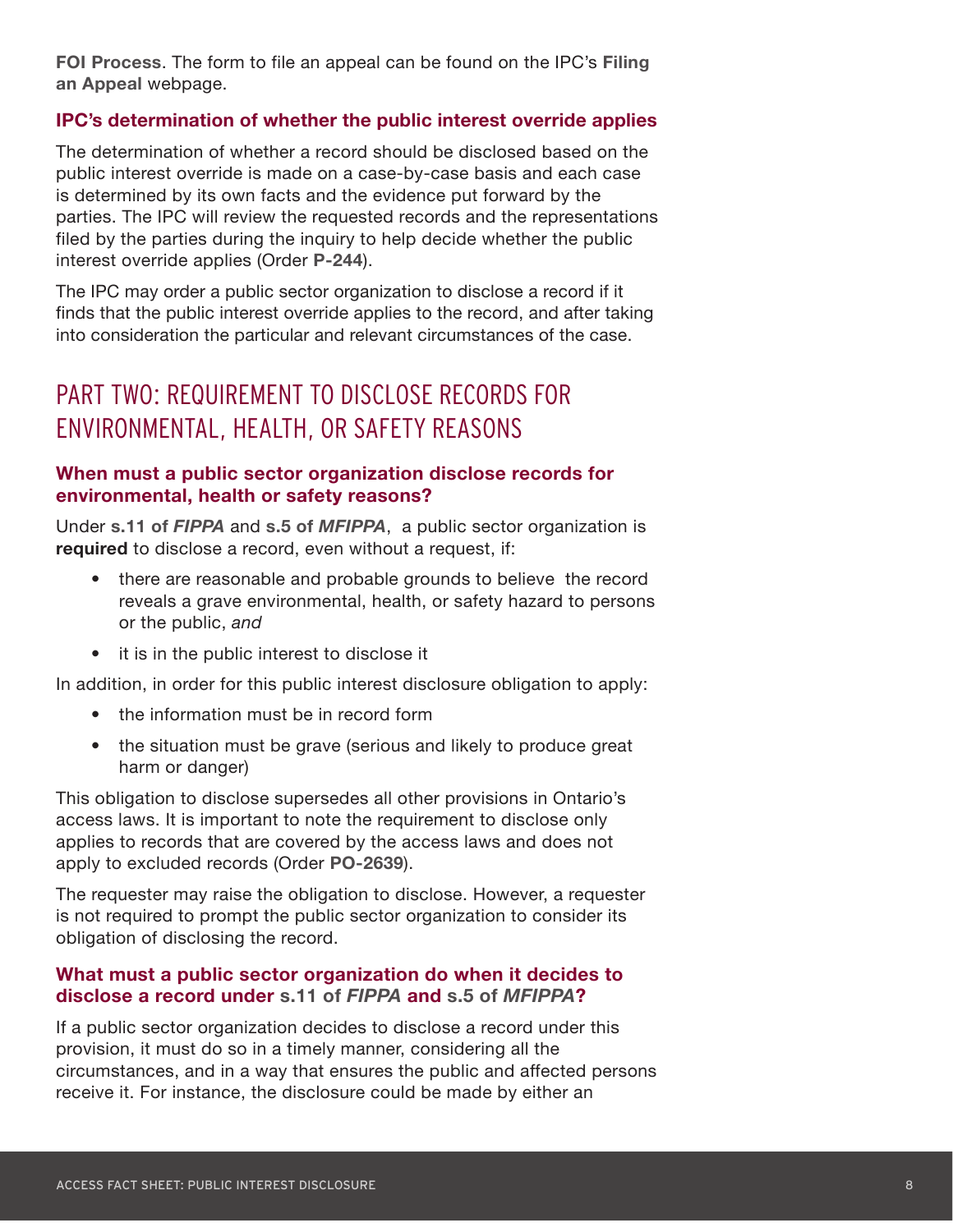<span id="page-8-0"></span>announcement to the public or by its release to those people who are specifically affected by the information in the record.

Notice must also be given to any person to whom the information relates, including a third party who would be affected by the release, if it is practicable to do so. The notice must contain the following elements:

- a statement that the organization intends to release a record that may affect the person's interests
- a description of the contents of the record that relate to the person
- a statement that if the person makes representations, without delay, to the organization as to why the record should not be disclosed, the organization will consider those representations

Where notice is given, the person to whom the information relates may make representations "forthwith<sup>13"</sup> to the public sector organization as to why the record should not be disclosed. The organization should take into account the gravity of the particular circumstances in each case when considering how much time to provide to a notified party to submit its representations before the organization discloses the record.

The duties in **[s.11 of](https://www.ontario.ca/laws/statute/90f31#BK22)** *FIPPA* and **s.5 of** *[MFIPPA](https://www.ontario.ca/laws/statute/90m56#BK7)* belong to the organization alone. As a result, the IPC does not have the power to make an order under this provision (Orders **[P-482,](https://decisions.ipc.on.ca/ipc-cipvp/orders/en/item/128506/index.do?q=P-482) [P-65,](https://decisions.ipc.on.ca/ipc-cipvp/orders/en/item/127926/index.do?q=p-65) [P-187](https://decisions.ipc.on.ca/ipc-cipvp/orders/en/item/128023/index.do?q=P-187), [P-1403](https://decisions.ipc.on.ca/ipc-cipvp/orders/en/item/134931/index.do?q=P-1403+) and [MO-2205](https://decisions.ipc.on.ca/ipc-cipvp/orders/en/item/132855/index.do?q=MO-2205)**) and the requester does not have the right to raise the application of this section on appeal to the IPC (Order **[MO-3766](https://decisions.ipc.on.ca/ipc-cipvp/orders/en/item/406696/index.do?q=MO-3766)**).

#### **Best practices for Public Sector Organizations**

Public sector organizations should develop and publish policies for determining if a record reveals a grave environmental, health, or safety hazard to persons or the public and whether it is in the public interest to disclose the record. The policies should also document how the information will be disclosed and how affected parties will be notified.

Some factors to consider when determining whether to disclose a record include:

- the likelihood of the harm occurring
- the severity of harm
- how soon the harm might occur
- measures that might be taken to avoid the harm

For more information about the public interest override or the obligation to disclose, please contact our office at **[info@ipc.on.ca](mailto:info@ipc.on.ca)**.